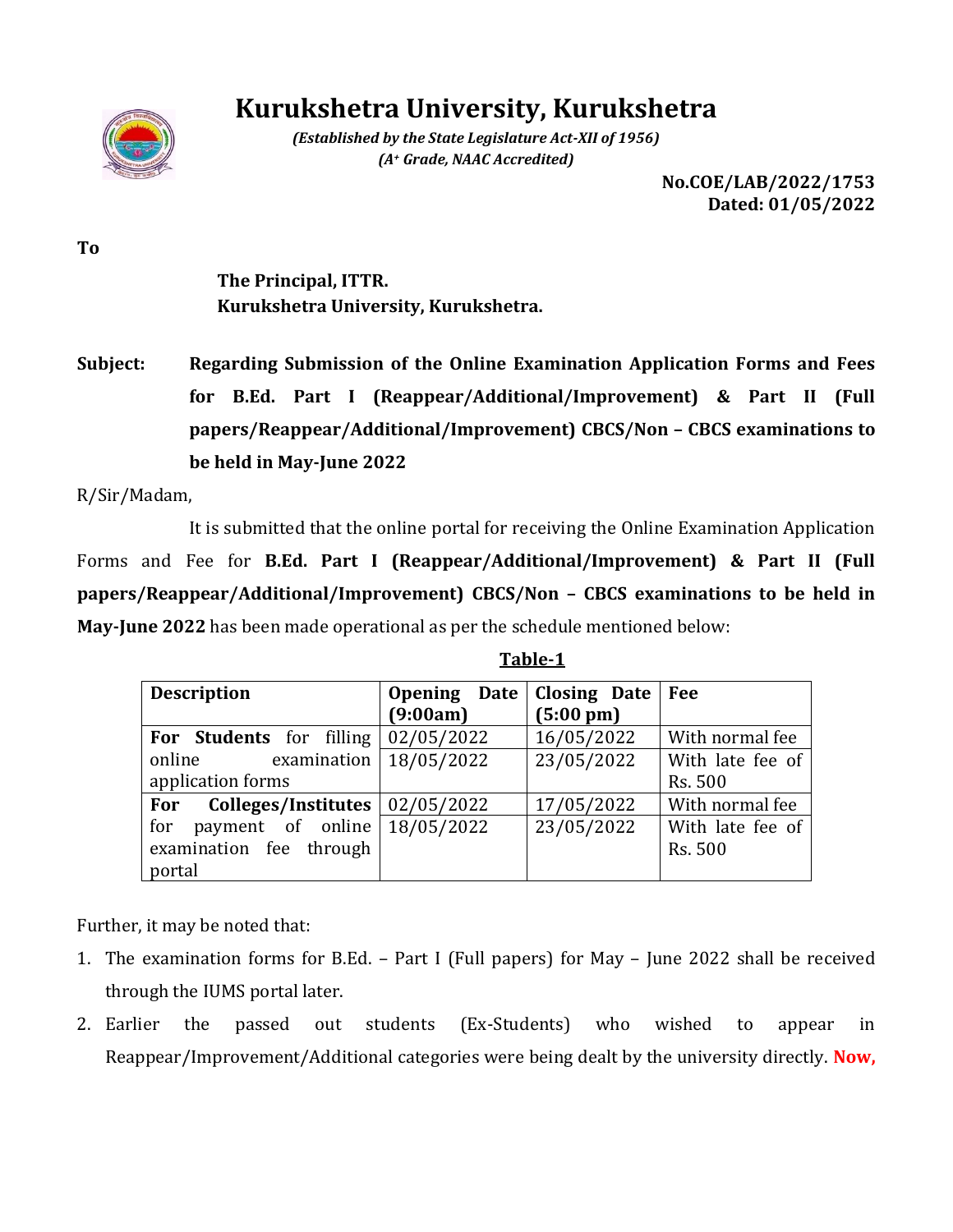**all the passed out students including the Special Mercy Chance Students (Reappear/Improvement/Additional) shall be routed to the university via their respective last attended college/department/institute of the said course. (Detailed notification enclosed).** Therefore, it shall be the responsibility of the concerned Department/Institute to incorporate their all passed out students and submit the examination forms and fee through the Online Examination Portal.

- 3. All such students (Ex-students/Mercy Chance Students) shall now apply through the online mode and submit their Online Examination Forms with an initial fee as visible on the Examination Portal to their respective last attended Departments/Institute through the Online Examination Portal. After checking the eligibility of the students, the deficit/ balance fee, if any, shall be updated/ raised by the university and shall be displayed in the Students' login as well as in the department Login.
- 4. After the generation of the Deficit/Balance fee by the university, it shall be the duty of the concerned Department to collect the Deficit/Balance fee from the concerned student and pay the same to the university through the Online Examination Portal. **Please note that the Deficit/ Balance Fee shall be received by the university through the online mode through the portal only. Therefore, all the above departments are requested to timely make the arrangements of the Net Banking Kits to avoid the 11th hour chaos.**
- 5. Please note that the Admit Cards-cum-Roll Numbers of such students will not be issued whose Deficit/Balance fee has been generated by the university and is unpaid by the concerned department.
- 6. The Deficit/Balance fee (as generated by the university) shall be paid by the respective departments through the Online Examination Portal only to the University. After realizing the complete Examination Fee by the university, the Admit cards-cum-Roll Numbers shall be made available in the **Generate NOC section** of the College Login. After the issuance of NOC by the concerned department, the Admit Cards-cum-Roll Numbers will be made available in the Students' as well as the College Login.

**Please note: NO other mode of the payment of the Deficit/Balance Fee (except through the Online Examination Portal) shall be entertained by the university in any case. Therefore, all the above departments are requested to timely make the arrangements of the Net Banking Kits to avoid the 11th hour chaos.**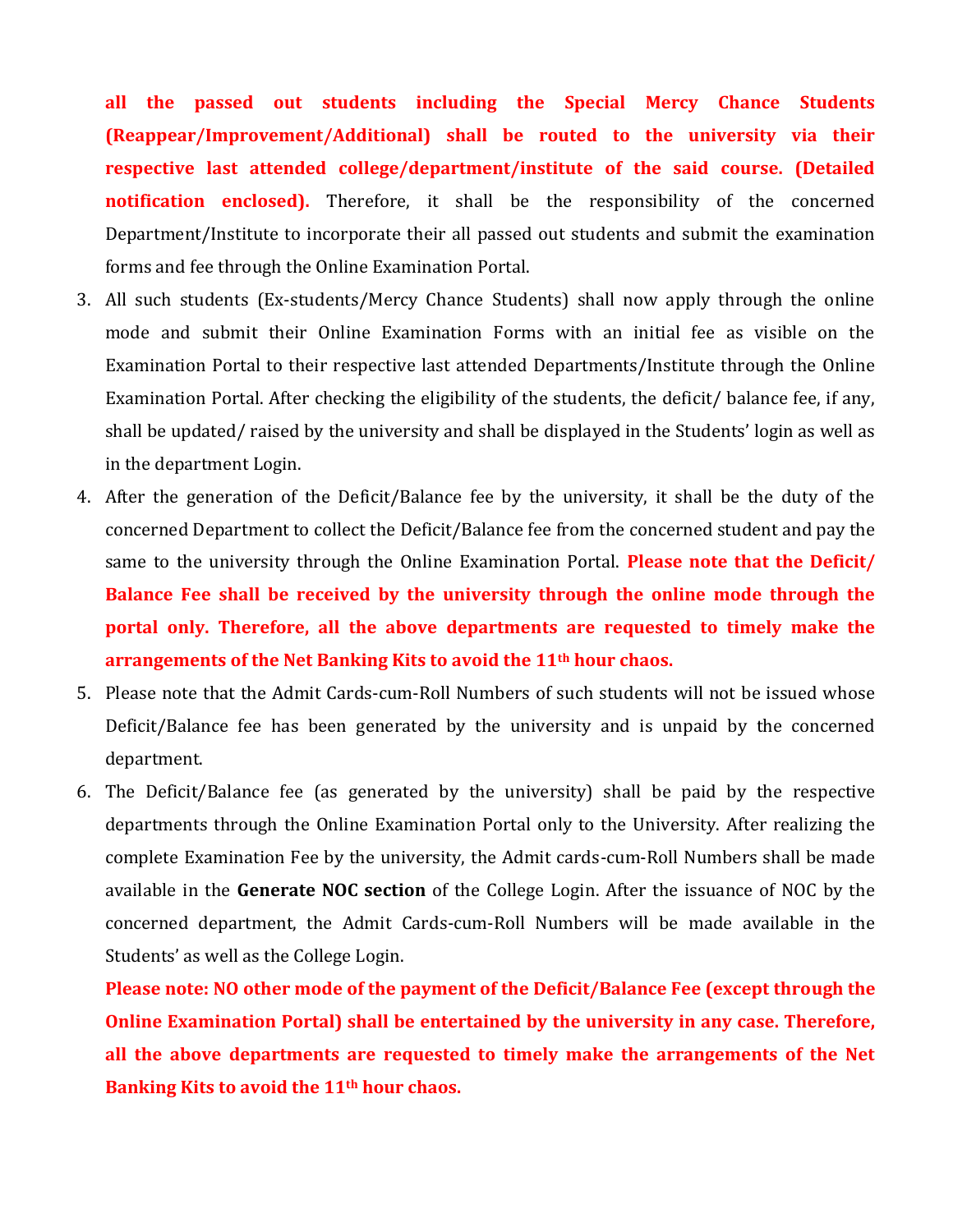- 7. The departments shall be able to pay the Examination Fee and Deficit/Balance Fee through the link **Exam Fees --> Submit Exam Fees and Exam Fees --> Submit Deficit Fees respectively.**
- **8. Departments/Institutes shall mandatorily submit a hard copy of the list of approved students for FULL PAPERS only who have filled the online examination form for the session May-June 2022 in the specified format placed below at Annexure –A duly signed by the Chairperson/Director immediately to the Computer Lab. as and when the work of the online filling of the forms get completed for a class; after which Departments/Institutes shall be able to generate and download forms 176, 177 and 178 which is available on their portal.**

Please note that the list of the approved Students in the specified format (Annexure-A) shall be received by the Computer Lab., schedule wise as mentioned in the Table-1 above.

**Furthermore, the hard copy/.pdf of the online examination forms as submitted by the students to their respective departments/institutes along with the FEE RECEIPT of the examination fee shall be mandatorily submitted by the department/institutes to the Result Branches schedule wise as mentioned in the Table-1 above.**

## **Annexure-A**

| 1.      |                        | Name of the Department/Institute  |                 | ÷              |                   |                                |                              |         |  |  |  |  |
|---------|------------------------|-----------------------------------|-----------------|----------------|-------------------|--------------------------------|------------------------------|---------|--|--|--|--|
| $2_{-}$ | Name of the Course     |                                   |                 | ٠              |                   |                                |                              |         |  |  |  |  |
| 3.      | Semester/Year          |                                   |                 |                |                   |                                |                              |         |  |  |  |  |
| 4.      |                        | <b>Examination to be held in</b>  |                 |                |                   |                                |                              |         |  |  |  |  |
| 5.      |                        | Total number of approved students |                 |                |                   |                                |                              |         |  |  |  |  |
| 6.      | <b>Total fees paid</b> |                                   |                 | ٠<br>٠         |                   |                                |                              |         |  |  |  |  |
|         |                        |                                   |                 |                |                   |                                |                              |         |  |  |  |  |
| S.      | College                | Student's                         | <b>Father's</b> | Regn.          |                   | <b>Examination Examination</b> | <b>OBC</b> scroll            | Date of |  |  |  |  |
| No.     | Roll No                | <b>Name</b>                       | <b>Name</b>     | N <sub>o</sub> | <b>Type (Full</b> |                                | Fee amount   no./Transaction | fee     |  |  |  |  |
|         |                        |                                   |                 |                | papers)           |                                | $ID/DD$ no.                  | payment |  |  |  |  |
|         |                        |                                   |                 |                |                   |                                |                              |         |  |  |  |  |
|         |                        |                                   |                 |                |                   |                                |                              |         |  |  |  |  |
|         |                        |                                   |                 |                |                   |                                |                              |         |  |  |  |  |
|         |                        |                                   |                 |                |                   |                                |                              |         |  |  |  |  |

**Declaration:** It is certified that the requisite examination fee of all the aforementioned Full papers/Reappear/Improvement/Additional students has been timely deposited in the university account by the Department/Institute in accordance with the online schedule of submission of examination forms.

> **(Seal and Signature) Head of the Department/Institute**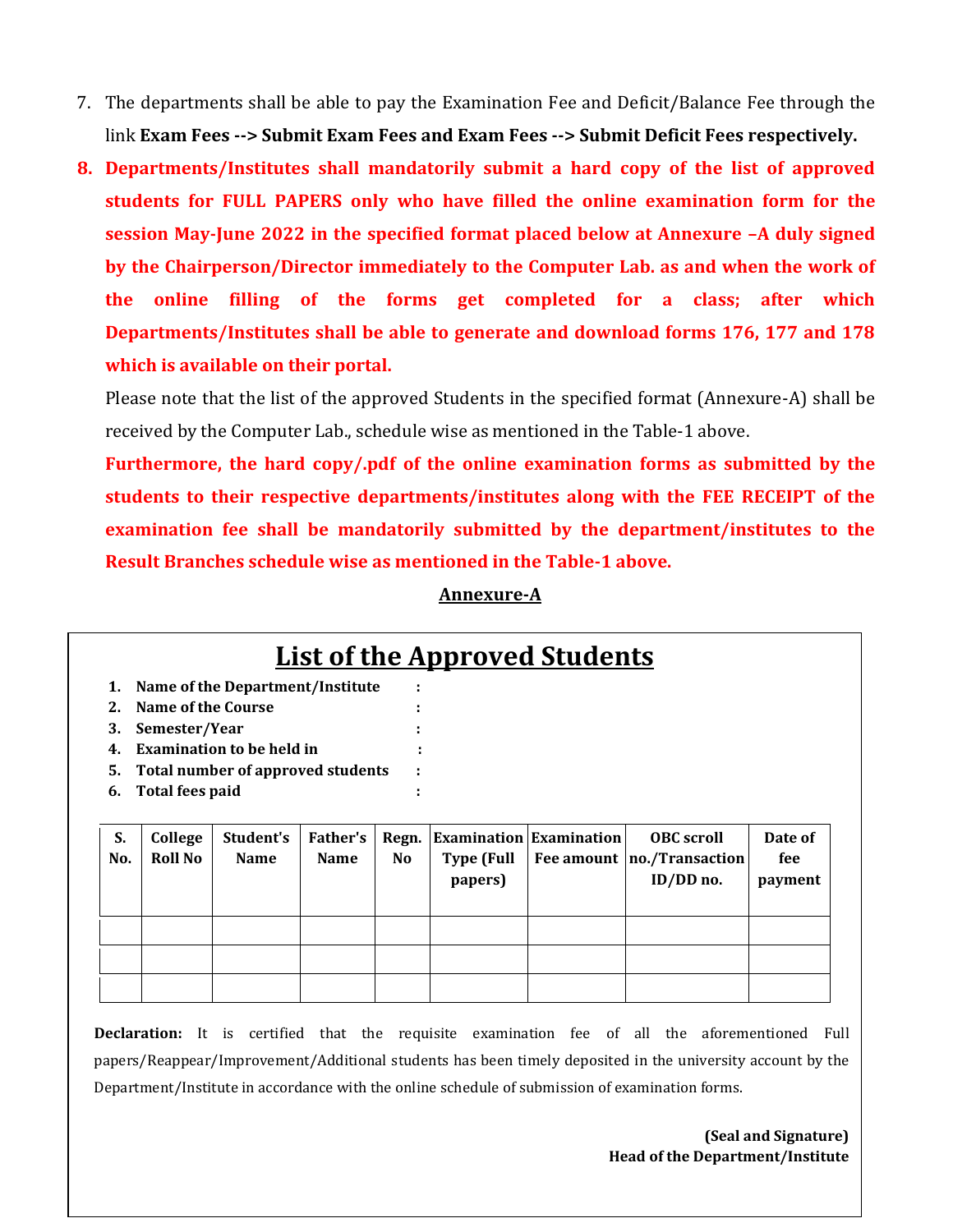**Furthermore, vide orders of the Hon'ble Vice-Chancellor dated 18/04/2022 (copy enclosed), the ITTR shall submit the examination fee of its students of Reappear/ Additional/ Improvement as well as the deficit/balance fee of its students of Reappear/ Additional/ Improvement through the online examination portal using NET BANKING KIT (for which the Net Banking kit may kindly be procured by ITTR) for May-June 2022 and onwards. Further, the examination fee/ deficit fee shall not be bypassed for such students at any cost. Furthermore, the list of approved students for Reappear/ Additional/ Improvement will not be submitted by ITTR to the Computer Lab.** 

- 9. All the Departments/Institutes must ensure that the online examination application forms are being filled up in their respective Computer Lab.(s) to avoid any type of discrepancy while filling the forms. The Colleges must also ensure that no eligible student be deprived of from filling the online examination form.
- 10. Departments/Institutes are free to change the wrongly opted subjects of the students at their own end through the link **STUDENT --> Student Exam Subject Updation**.
- 11. The Departments/Institutes have been facilitated with a provision for resetting the passwords of the students by using **Students --> Reset All Profile Password** tab.
- 12. If a student wishes to change his/her mobile number, then it can be changed by the Department/college/Institute using **Update Students Profile link**.
- 13. All the pre-examinations activities in terms of Admit Cards, Signature Charts and Confidential pastings shall be undertaken by the Departments/Institutes themselves.
- 14. Department/Institutes shall not entertain any ex-student belonging to the closed/disaffiliated colleges.
- 15. The Departments/Institutes have also been provided with a facility to promote their regular full paper students (whose previous examination forms already exist in the online system) to successive semesters/years. The Departments shall ensure proper and timely coordination with their students so as to fix the responsibility of filling the online examination form on the part of department OR Student. In case Departments/Institutes decides to promote their students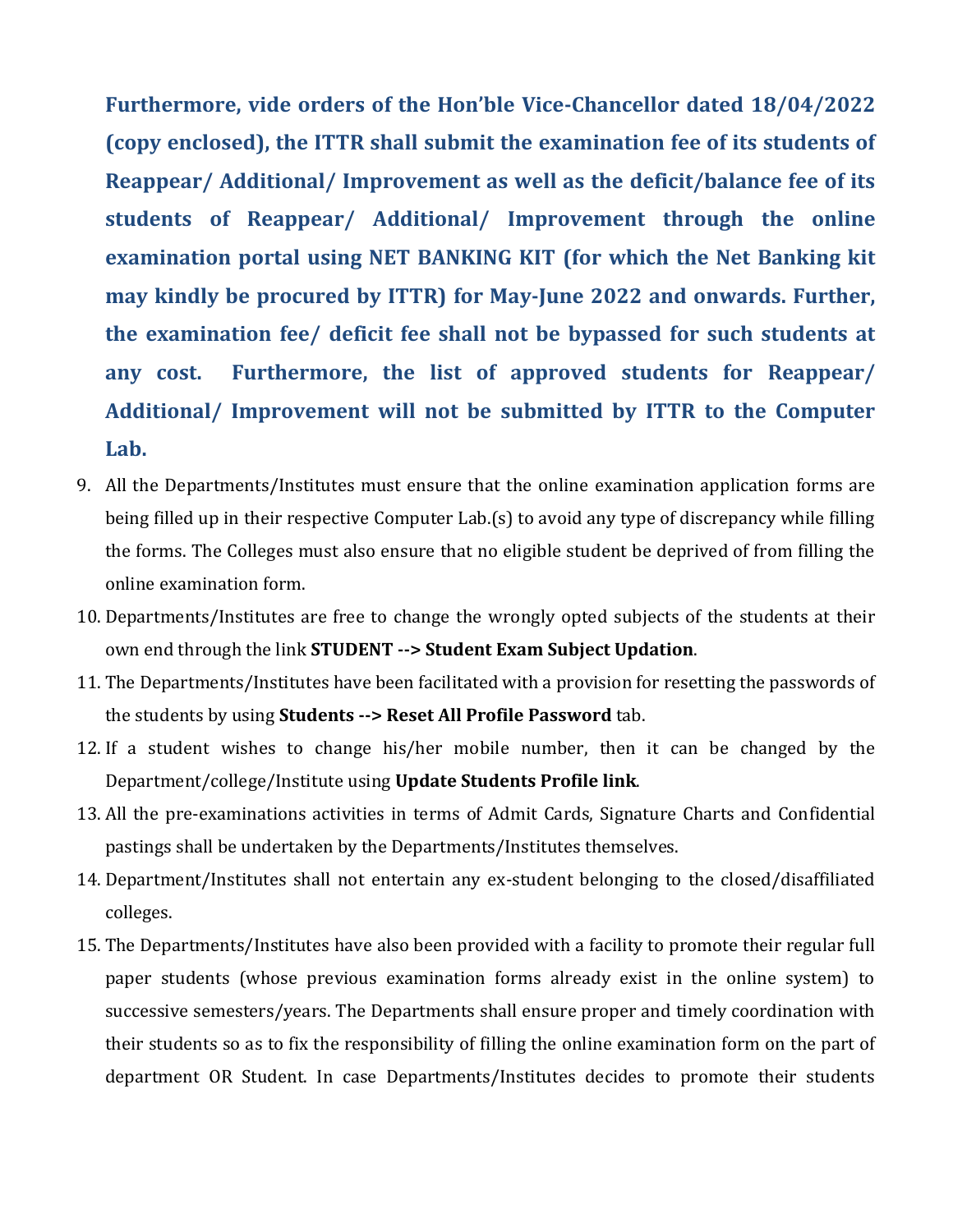through its Panel, then the decision of promoting the students by departments may be clearly communicated to their students in order to avoid any ambiguity. Departments/Institutes may promote their students by following the below mentioned steps:

- i. Go to '**Students**' tab and click on'**Promote Student'**.
- ii. Enter the input details and click on '**Find**' button. A list of eligible students whose previous examination forms already exists in the online system will be displayed.

(**Note:** In case, the form of any student does not exist in the Online System; then, such students may be asked to register themselves and fill their online examination forms through student panel for the current semester/year)

|                  | <b>SEMESTER</b><br>Class Name<br><b>Exam System</b><br>۰ |                         |  | Semester/Part<br>B.A. (Mass Communicati-<br>$\overline{\mathbf{v}}$ |                            |                           |            | SEMESTER-1        |            |                   | Clear        |                |         |
|------------------|----------------------------------------------------------|-------------------------|--|---------------------------------------------------------------------|----------------------------|---------------------------|------------|-------------------|------------|-------------------|--------------|----------------|---------|
| <b>Exam Type</b> |                                                          | <b>FULL PAPERS</b><br>v |  | <b>Exam Session</b>                                                 |                            | Nov-Dec 2018              |            | <b>Entry Date</b> |            | Select<br>Select  |              |                | Find    |
| SN#              | <b>Student Name</b>                                      | <b>Father Name</b>      |  |                                                                     | <b>Email Id</b>            |                           |            | <b>Mobile No</b>  | <b>DOB</b> | <b>Entry Date</b> | <b>State</b> | City           | Promote |
|                  | <b>HIMENDER</b>                                          | <b>HARI PARKASH</b>     |  |                                                                     |                            | vadavhimender@gmail.com   | 8168009537 |                   | 25-06-1998 | 29-08-2018        | Harvana      | <b>PANIPAT</b> | ◠<br>M  |
|                  | <b>NEELESH MISHRA</b>                                    |                         |  | <b>BIDYA BHUSHAN MISHRA</b>                                         | neeleshmishra417@gmail.com |                           |            | 9729783408        | 10-05-1998 | 29-08-2018        | Harvana      | <b>PANIPAT</b> | 20      |
|                  | <b>NEERAJ GIRI</b>                                       | <b>ANIL GIRI</b>        |  |                                                                     |                            | neeraigiri20000@gmail.com |            | 9812823829        | 22-07-2000 | 29-08-2018        | Harvana      | SAMALKHA       | ◠<br>20 |

- iii. Click on Promote link and enter Semester/Year, Examination Type, Subjects and details about last qualifying examination and save.
- iv. Go to the Application Status to Preview and Submit.
- v. Submit fee.

## **General Instructions for the Students for filling the Online Examination Application Form**

- 1. Those students who are applying for the online examination forms for the very first time in any of the semester/year must have an e-mail ID and a mobile number for exam registration. Such students shall have to register and fill their forms online and also upload the photographs, signature and thumb impression on the University Examination Portal.
- 2. Before filling the form, please read carefully about eligibility criteria, examinations schedule and fee details available on the University Website [\(http://www.kuk.ac.in\)](http://www.kuk.ac.in/).
- 3. Steps for filling the examination form.
	- i) Click on [www.kuk.ac.in>](http://www.kuk.ac.in/) Online Exam / Re-evaluation > Online Examination Form (Regular Students) > REGULAR STUDENTS (for this email id and mobile number is required)
	- ii) After having a successful registration, go to Student Login by using the user id (which is your email id) and password that has been sent to your mobile number.
	- iii) Fill Personal Details and Save.
	- iv) Fill Examination Details and Save.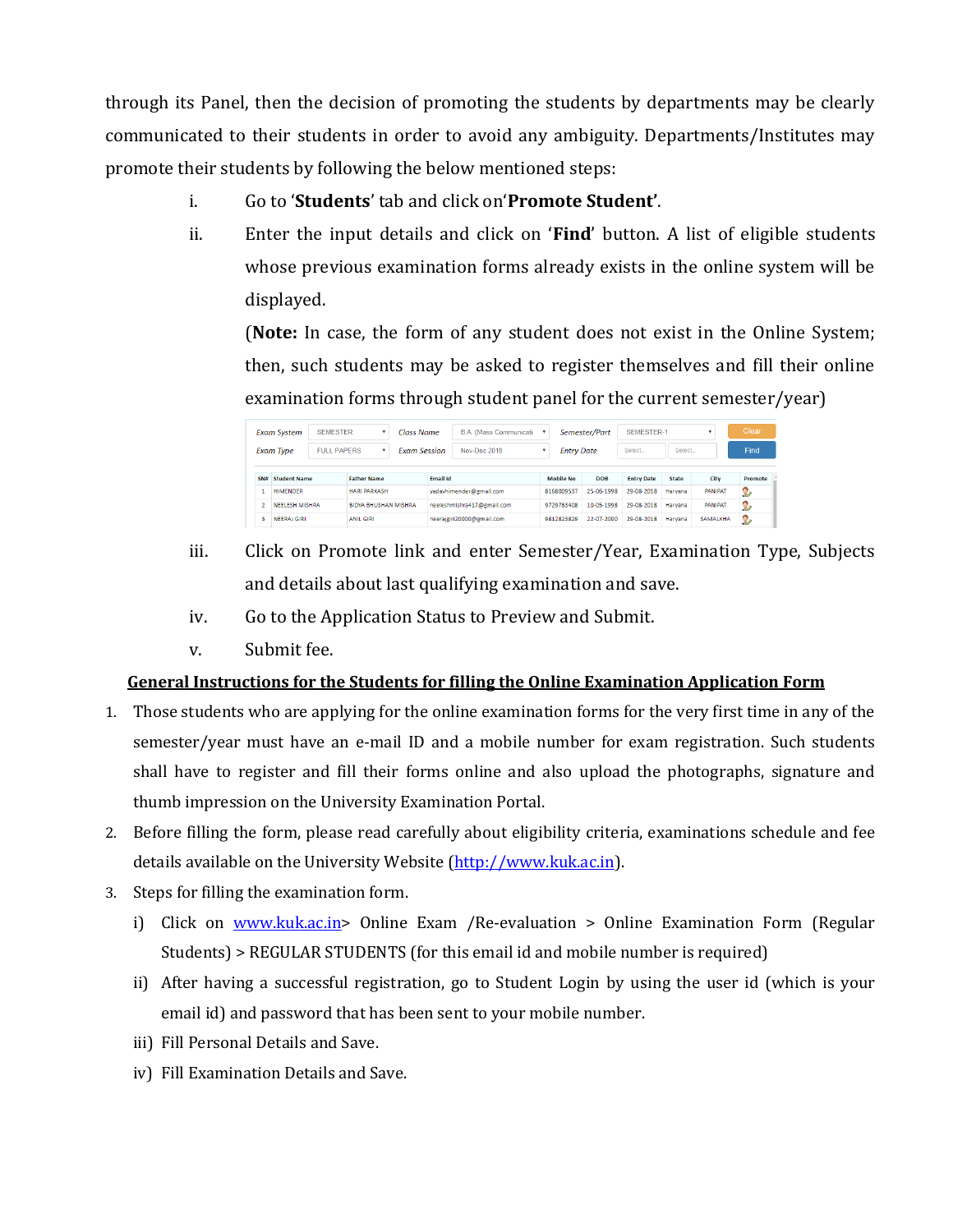- v) Go to Application Status, Preview the form and Submit. The form will now get finally submitted. **(Please note that the online examination form shall get finally submitted only after following the Step v.)**
- vi) Take printout by clicking on Preview/ Download PDF button at top right corner.
- vii) Submit the hard copy of the filled online form (.pdf) in the concerned College.
- 4. The students are advised to fill their online examination forms using the **same login ID/email id** as used in pervious semester/year in a same class and college.

**Please note: Change of email id in the same class and college may lead to different Roll Numbers in different semesters/years of the same student thereby leading to numerous discrepancies in Roll Numbers as well as Result compilation.**

- 5. The students shall carefully select the College, Class and Examination Type while filling the Online Examination Form. The form submitted in wrong college may lead to non-payment of the examination fee by the said (wrong) college; thereby leading to the non-issuance of the Admit Cardscum-Roll Numbers.
- 6. After the submission of one examination form in a particular class and college, if the student wishes to fill more than one examination form in Reappear/Improvement/Additional categories, then by clicking on **Exam Form +/ Click for More Examination Form,** the student shall be able to successfully submit his more than one examination form in various categories through same email id and in the same class and college**.**
- 7. The students will fill **their own mobile number and email id only** (and not someone else's) while doing the registration and filling the online examination form as all important correspondence/messages shall be sent on the registered email id and mobile number.
- 8. If a student forgets his/her email ID and password; then follow these steps to recover the same: **Go to Student Login --> Click on Forgot UserID / Password**. The email Id and password will be sent to his/her registered mobile number.